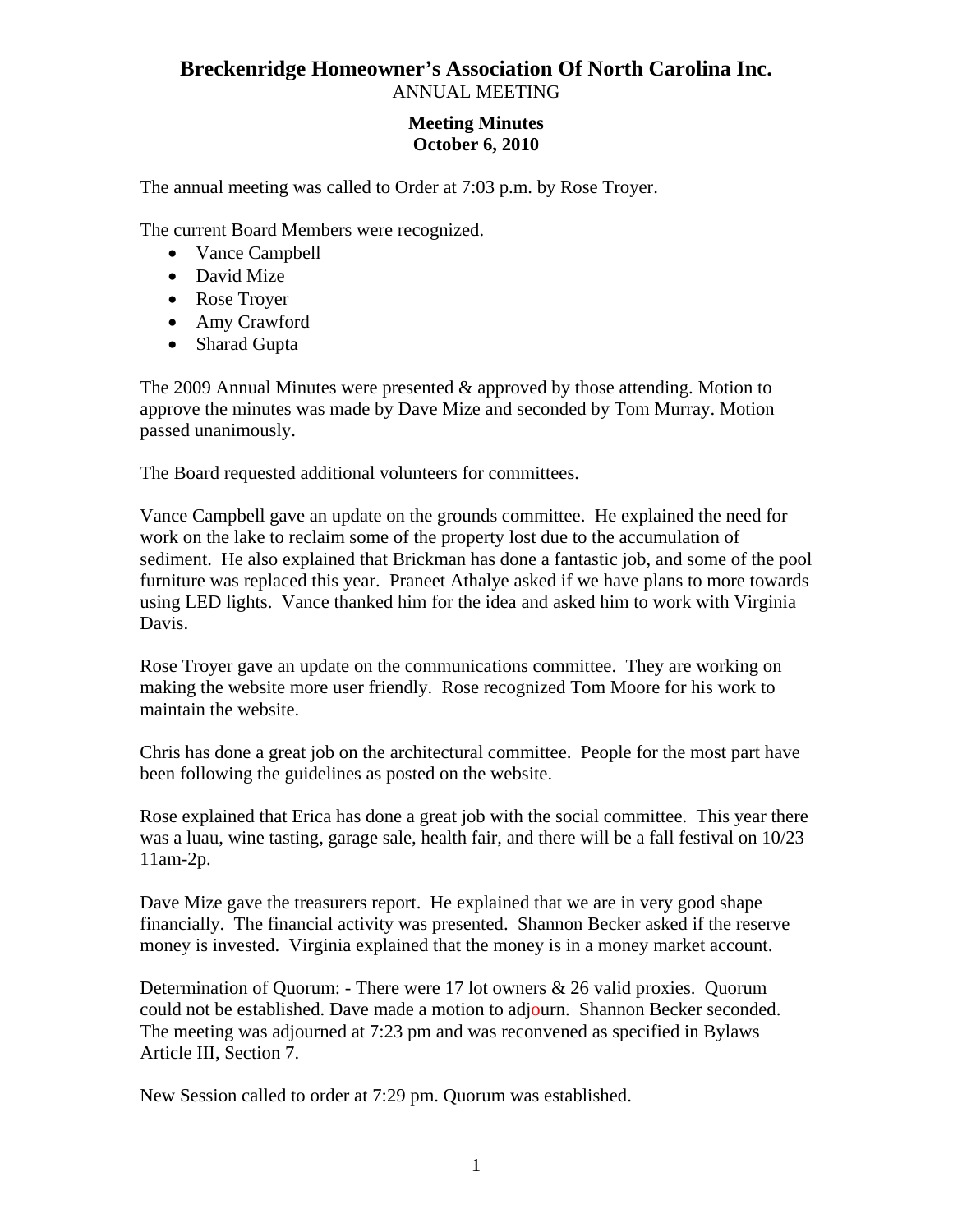## **Breckenridge Homeowner's Association Of North Carolina Inc.**  ANNUAL MEETING

Rose asked for nominations from the floor. There were no nominations from the floor.

The following Candidates were introduced with each speaking for two minutes maximum length:

- Vance Campbell
- David Mize
- Rose Troyer
- Amy Crawford
- Sharad Gupta
- Shannon Becker

Amy motioned and Dave seconded that the board will vote the proxies as they are marked.

Mr. Carlos Fernando Damasceno volunteered to assist the property managers with vote verification by overseeing the count.

The Property Manager, Virginia Davis, presented the results.

Candidates received votes as follows:

- Vance Campbell received 35 votes
- Dave Mize received 32 votes
- Rose Troyer received 34 votes
- Sharad Gupta received 19 votes
- Amy Crawford received 30 votes
- Shannon Becker received 31 votes

Motion to adjourn was made by Tom Murray and seconded by Dave Mize. Meeting was adjourned at 8:04 PM.

Rose called the meeting called back to order at 8:10.

The board decided that Vance will be President, Rose will be Vice President, Amy will be secretary, and Shannon will be Treasurer. Dave is the At-Large member.

Architectural Requests:

202 Redwood Drive wants to do landscaping and drainage repair. Dave motioned, Vance seconded. Approved.

113 Chinabrook drive wants approval for their raised flowerbed behind their house. Dave motioned, Vance seconded. Approved contingent on Manors I approval.

700 Willingham wants to extend their patio under the deck and beyond. Dave motioned, Vance seconded. Approved.